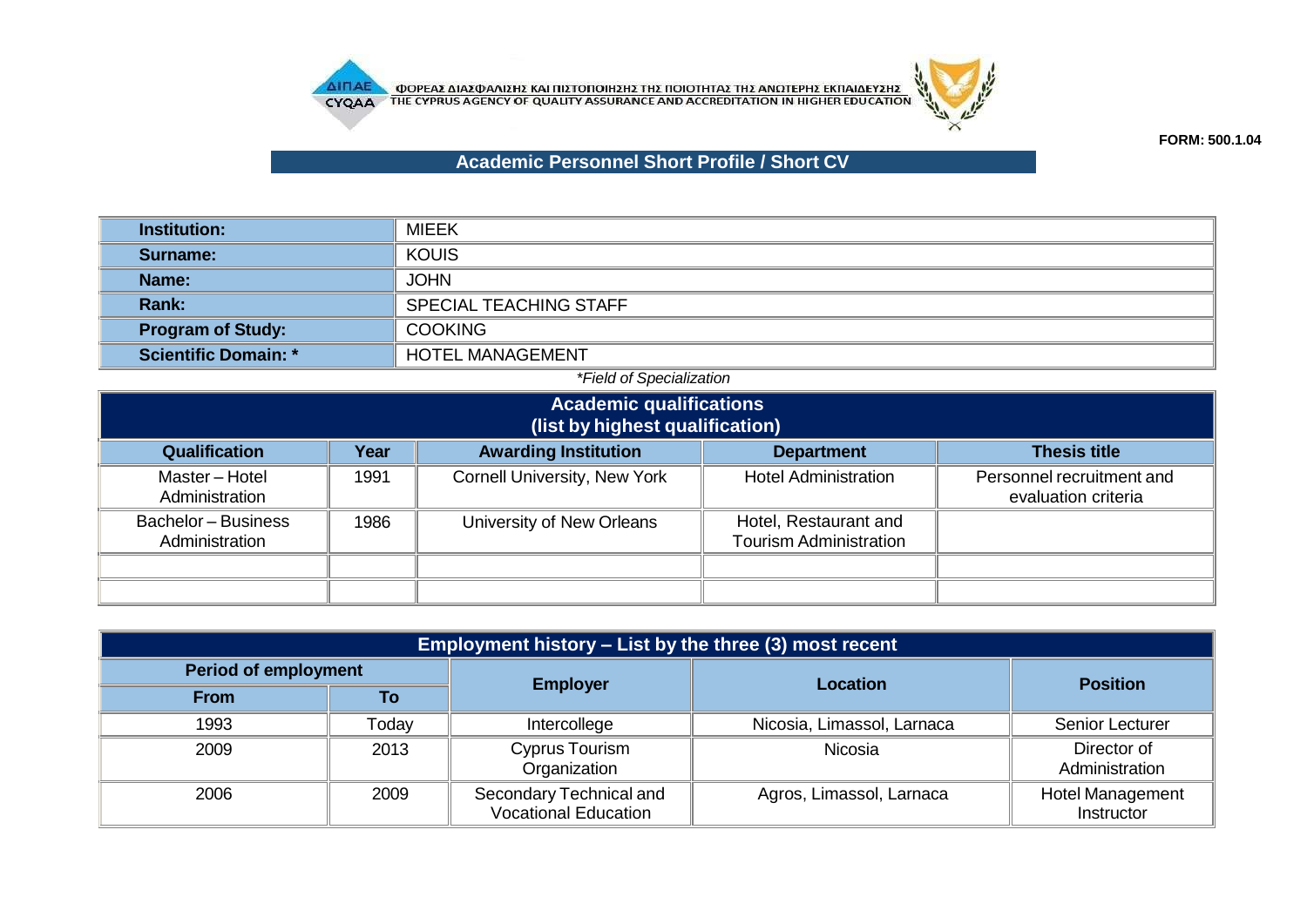| Key refereed journal papers, monographs, books, conference publications etc. List the five (5) more recent and other<br>five $(5)$ selected $-(max total 10)$ |      |              |               |                                                       |      |              |
|---------------------------------------------------------------------------------------------------------------------------------------------------------------|------|--------------|---------------|-------------------------------------------------------|------|--------------|
| <b>Ref. Number</b>                                                                                                                                            | Year | <b>Title</b> | Other authors | Journal and<br><b>Publisher/</b><br><b>Conference</b> | Vol. | <b>Pages</b> |
|                                                                                                                                                               |      |              |               |                                                       |      |              |

| Exhibitions (where applicable). List the five (5) more recent and other five (5) selected.<br>(max total 10) |                                                                   |  |  |  |                           |
|--------------------------------------------------------------------------------------------------------------|-------------------------------------------------------------------|--|--|--|---------------------------|
| <b>Ref. Number</b>                                                                                           | <b>International / Local</b><br>Topic<br><b>Date</b><br>Location* |  |  |  | <b>Role in Exhibition</b> |
|                                                                                                              |                                                                   |  |  |  |                           |

\**Specify venue, geographic location etc*

| Research Projects. List the five (5) more recent and other five (5) selected<br>(max total 10) |             |                                                                                 |                      |                                              |  |
|------------------------------------------------------------------------------------------------|-------------|---------------------------------------------------------------------------------|----------------------|----------------------------------------------|--|
| <b>Ref. Number</b>                                                                             | <b>Date</b> | <b>Title</b>                                                                    | <b>Funded by</b>     | <b>Project Role*</b>                         |  |
|                                                                                                | 2006        | Personnel motivation and productivity in<br>hotels in Cyprus                    |                      | Total responsibility -<br>personal project   |  |
| 2                                                                                              | 2006        | Benchmarking for hotel operations in Cyprus                                     | Research team member |                                              |  |
| 3                                                                                              | 2002        | Effects of cultural and family background on<br>students' performance in Cyprus |                      | Scientific/project coordinator               |  |
| 4                                                                                              | 2000        | HIV/AIDS - developments in Cyprus                                               |                      | Scientific/project coordinator               |  |
| 5                                                                                              | 1992        | Personnel recruitment and evaluation criteria                                   |                      | Total responsibility $-$<br>personal project |  |
| 6                                                                                              | 1991        | Operational and financial analysis for Atlantic<br><b>City Casinos</b>          |                      | Total responsibility $-$<br>personal project |  |

*\*Project Role: i.e. Scientific/Project Coordinator, Research Team Member, Researcher, Assistant Researcher, other*

| Consulting Services and/or Participation in Councils / Boards/ Editorial Committees.<br>List the five (5) more recent |               |                     |                                     |                       |
|-----------------------------------------------------------------------------------------------------------------------|---------------|---------------------|-------------------------------------|-----------------------|
| <b>Ref. Number</b>                                                                                                    | <b>Period</b> | <b>Organization</b> | <b>Title of Position or Service</b> | <b>Key Activities</b> |
| Member of the Board of<br>$2003 - 2008$<br>Tourism development and<br>Cyprus                                          |               |                     |                                     |                       |